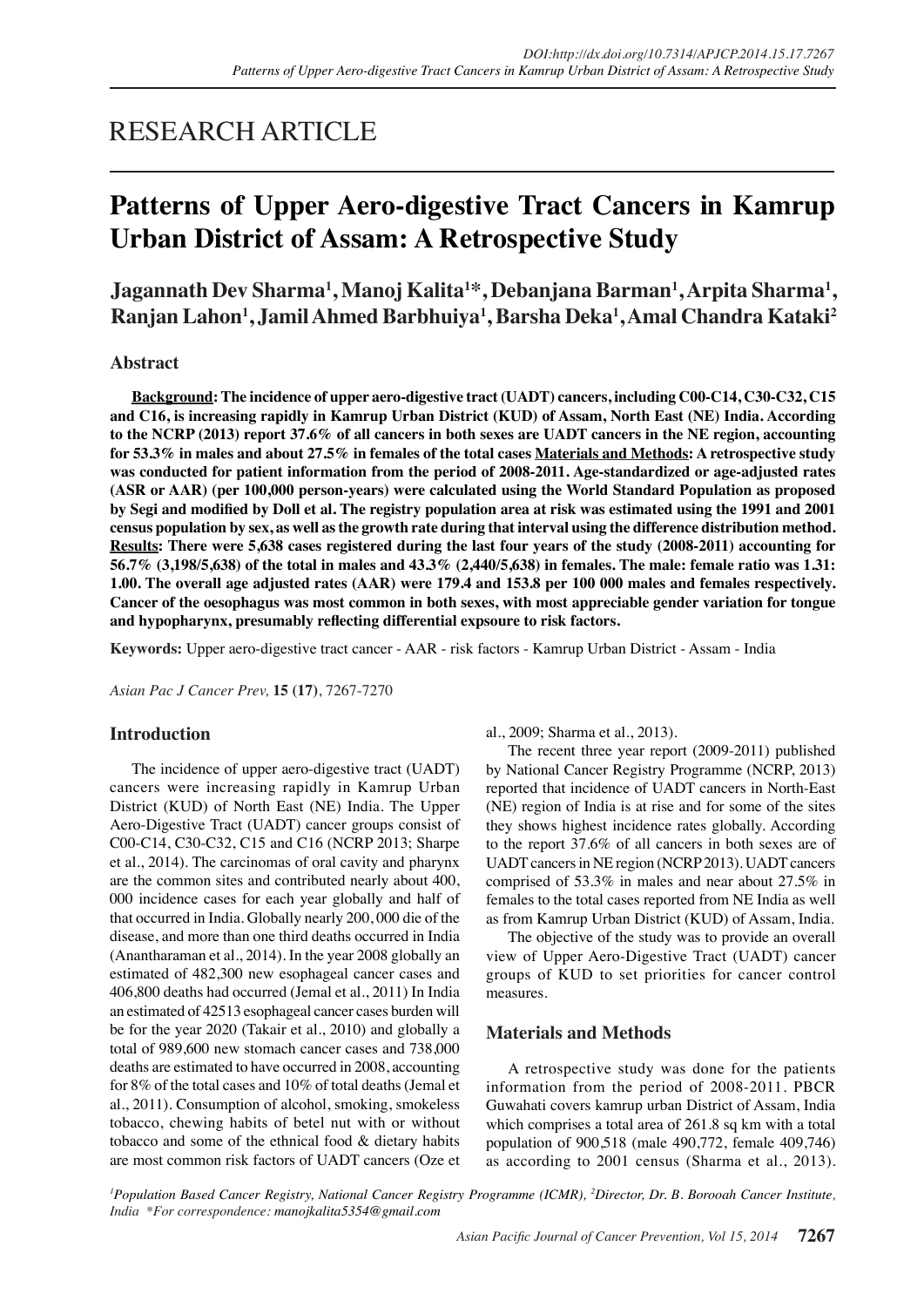#### *Jagannath Dev Sharma et al*

| Table 1. Age Specific Incidence Rates, Age-standaridzed Incidence Rates (AARs) and Average Annual Crude |  |
|---------------------------------------------------------------------------------------------------------|--|
| Incidence Rates (CRs) by Site Among Males in the Kamrup Urban District, 2008-2011                       |  |

| $ICD-10$        | <b>Sites</b>     | Total |     |     |     |     |                                                                                                    |     |     |               | $Age$ (years) |      |      |      |           |               |               |     |                      |      |
|-----------------|------------------|-------|-----|-----|-----|-----|----------------------------------------------------------------------------------------------------|-----|-----|---------------|---------------|------|------|------|-----------|---------------|---------------|-----|----------------------|------|
|                 |                  |       |     |     |     |     | 00-04 5-9 10-14 15-19 20-24 25-29 30-34 35-39 40-44 45-49 50-54 55-59 60-64 65-69 70-74 75+ AAR CR |     |     |               |               |      |      |      |           |               |               |     |                      |      |
| C <sub>00</sub> | Lip              | 6     | 0.0 | 0.0 | 0.0 | 0.0 | 0.0                                                                                                | 0.0 | 0.0 | 0.0           | 0.0           | 0.0  | 0.0  | 0.0  | 0.1       | 0.1           | 0.1           | 0.1 | 0.4                  | 0.2  |
|                 | $C01-02$ Tongue  | 180   | 0.0 | 0.0 | 0.0 | 0.0 | 0.0                                                                                                | 0.1 | 0.1 | 0.1           | 0.7           | 0.6  | 1.3  | 12   | 17        |               | 1.1           | 0.7 | 9.4                  | 7.0  |
| $C03-06$ Mouth  |                  | 147   | 0.0 | 0.0 | 0.0 | 0.0 | 0.0                                                                                                | 0.0 | 0.1 | 0.1           | 0.5           | 0.5  | 0.6  | 1.3  | 1.7       | - 6           | 0.7           | 1.0 | 8.0                  | 5.7  |
| C07-08          | Salivary Gland   | 10    | 0.0 | 0.0 | 0.0 | 0.0 | 0.0                                                                                                | 0.0 | 0.0 | $0.0^{\circ}$ | 0.0           | 0.0  | 0.1  | 0.1  | 0.0       | 0.0           | 0.1           | 0.2 | 0.6                  | 0.4  |
| CO <sub>9</sub> | Tonsil           | 117   | 0.0 | 0.0 | 0.0 | 0.0 | 0.0                                                                                                | 0.0 | 0.0 | 0.1           | 0.4           | 0.6  | 0.7  | 12   | 0.7       | 0.7           | 1.0           | 0.7 | 6.1                  | 4.5  |
| C10             | Oth. Orpharynx   | 75    | 0.0 | 0.0 | 0.0 | 0.0 | 0.0                                                                                                | 0.0 | 0.0 | $0.0^{\circ}$ | 0.1           | 0.5  | 0.5  | 0.4  | 0.7       | 0.7           | 0.6           | 0.6 | 4.2                  | 2.9  |
| C11             | Nasopharynx      | 17    | 0.0 | 0.1 | 0.0 | 0.0 | 0.0                                                                                                | 0.0 | 0.0 | 0.1           | 0.0           | 0.0  | 0.1  | 0.0  | 0.1       | 0.1           | 0.1           | 0.0 | 0.8                  | 0.7  |
| $C12-13$        | Hypopharynx      | 268   | 0.0 | 0.0 | 0.0 | 0.0 | 0.0                                                                                                | 0.0 | 0.0 | 0.3           | 0.8           | 1.1  | 2.0  | 1.9  | 2.4       | 1.9           | 2.3           | 1.6 | 14.3                 | 10.4 |
| C <sub>14</sub> | Pharynx          | 41    | 0.0 | 0.0 | 0.0 | 0.0 | 0.0                                                                                                | 0.0 | 0.0 | 0.0           | 0.1           | 0.1  | 0.2  | 0.1  | 0.3       | 0.6           | 0.3           | 0.9 | 2.6                  | 1.6  |
| C15             | Oesophagus       | 479   | 0.0 | 0.0 | 0.0 | 0.0 | 0.0                                                                                                | 0.0 | 0.1 | 0.4           | 1.1           | 2.0  | 2.7  | 2.9  | 4.1       | 5.5           | 3.2           | 5.2 | 27.3                 | 18.6 |
| C <sub>16</sub> | Stomach          | 214   | 0.0 | 0.0 | 0.0 | 0.0 | 0.0                                                                                                | 0.1 | 0.1 | 0.1           | 0.6           | 0.8  | 0.6  | 1.5  | 1.9       | 2.1           | 2.0           |     | 2.9 12.6             | 8.3  |
| $C_{30-31}$     | Nose, Sinuses    | 11    | 0.0 | 0.0 | 0.0 | 0.0 | 0.1                                                                                                | 0.0 | 0.0 | 0.0           | 0.0           | 0.1  | 0.1  | 0.0  | 0.1       | 0.0           | $0.0^{\circ}$ | 0.0 | 0.4                  | 0.4  |
| C <sub>32</sub> | Larynx           | 138   | 0.0 | 0.0 | 0.0 | 0.0 | 0.0                                                                                                | 0.0 | 0.0 | 0.1           | 0.3           | 0.4  | 0.9  | 0.7  | 1.4       | $\mathcal{A}$ | 1.3           | l 6 | 8.1                  | 5.4  |
|                 | <b>ALL SITES</b> | 3198  | 12  | 0.6 | 0.4 | 0.6 | 1.0                                                                                                | 1.6 | 1.7 | 2.8           | 7.3           | 11.7 | 16.1 | 19.5 | 28.0 31.0 |               |               |     | 24.4 31.8179.4 124.3 |      |

**Table 2. Age Specific Incidence Rates, Age-Standaridzed Incidence Rates (Aars) and Average Annual Crude Incidence Rates (Crs) by Site Among Females in the Kamrup Urban District, 2008-2011**

| $ICD-10$            | <b>Sites</b>     | Total |          |     |     |     |     |               |                                               |     | Age (years) |                                                      |      |      |      |      |      |     |                  |        |
|---------------------|------------------|-------|----------|-----|-----|-----|-----|---------------|-----------------------------------------------|-----|-------------|------------------------------------------------------|------|------|------|------|------|-----|------------------|--------|
|                     |                  |       |          |     |     |     |     |               | 00-04 5-9 10-14 15-19 20-24 25-29 30-34 35-39 |     |             | 40-44 45-49 50-54 55-59 60-64 65-69 70-74 75+ AAR CR |      |      |      |      |      |     |                  |        |
| CO <sub>0</sub>     | Lip              | 9     | 0.0      | 0.0 | 0.0 | 0.0 | 0.0 | 0.0           | 0.0                                           | 0.0 | 0.0         | 0.0                                                  | 0.1  | 0.1  | 0.1  | 0.1  | 0.1  | 0.1 | 0.6              | 0.4    |
| $CO1-02$            | Tongue           | 49    | 0.0      | 0.0 | 0.0 | 0.0 | 0.0 | 0.0           | 0.1                                           | 0.0 | 0.3         | 0.4                                                  | 0.3  | 0.7  | 0.1  | 0.3  | 0.3  | 0.7 | 3.2.             | -2.1   |
| $C_{0.3-06}$        | Mouth            | 96    | 0.0      | 0.0 | 0.0 | 0.0 | 0.1 | 0.1           | 0.1                                           | 0.1 | 0.2         | 0.3                                                  | 0.4  | 0.9  | 0.9  | 1.3  | 1.4  | 0.9 | 6.8              | 4.2    |
| C <sub>07</sub> -08 | Salivary Gland   | 10    | 0.0      | 0.0 | 0.0 | 0.0 | 0.0 | 0.0           | 0.0                                           | 0.0 | 0.0         | 0.1                                                  | 0.1  | 0.0  | 0.2  | 0.2  | 0.0  | 0.0 | 0.6              | 0.4    |
| CO9                 | Tonsil           | 30    | 0.0      | 0.0 | 0.0 | 0.0 | 0.0 | 0.0           | 0.0                                           | 0.0 | 0.1         | 0.1                                                  | 0.2  | 0.2  | 0.5  | 0.7  | 0.3  | 0.1 | 22               | $-1.3$ |
| C10                 | Oth. Orpharynx   | 18    | 0.0      | 0.0 | 0.0 | 0.0 | 0.0 | 0.0           | 0.0                                           | 0.0 | 0.0         | 0.2                                                  | 0.1  | 0.3  | 0.3  | 0.2  | 0.1  | 0.1 | 1.3              | 0.8    |
| C <sub>11</sub>     | Nasopharynx      | 9     | 0.0      | 0.0 | 0.0 | 0.0 | 0.0 | $0.0^{\circ}$ | 0.0                                           | 0.0 | 0.0         | 0.1                                                  | 0.1  | 0.0  | 0.1  | 0.1  | 0.0  | 0.1 | 0.5              | 0.4    |
| $C12-13$            | Hypopharynx      | 47    | 0.0      | 0.0 | 0.0 | 0.0 | 0.0 | 0.0           | 0.1                                           | 0.1 | 0.1         | 0.2                                                  | 0.4  | 0.9  | 0.3  | 0.3  | 0.5  | 0.4 | 3.2              | -2.1   |
| C14                 | Pharynx          | 12    | 0.0      | 0.0 | 0.0 | 0.0 | 0.0 | 0.0           | 0.0                                           | 0.0 | 0.0         | 0.1                                                  | 0.1  | 0.1  | 0.2  | 0.1  | 0.2  | 0.1 | 0.8              | - 0.5  |
| C15                 | Oesophagus       | 263   | 0.0      | 0.0 | 0.0 | 0.0 | 0.0 | 0.0           | 0.1                                           | 0.2 | 0.8         | 1.5                                                  | 1.9  | 3.1  | 3.7  | 2.8  | 2.8  | 1.8 | 18.6 11.5        |        |
| C16                 | Stomach          | 109   | 0.0      | 0.0 | 0.0 | 0.0 | 0.0 | 0.0           | 0.2                                           | 0.2 | 0.4         | 0.7                                                  | 0.9  | 0.7  | 1.1  | 0.9  | 1.0  | 1.2 | 7.2              | 4.8    |
| $C30-31$            | Nose, Sinuses    |       | 0.0      | 0.0 | 0.0 | 0.0 | 0.0 | 0.0           | 0.0                                           | 0.0 | 0.0         | 0.0                                                  | 0.0  | 0.0  | 0.0  | 0.0  | 0.0  | 0.0 | 0.0              | 0.0    |
| C <sub>32</sub>     | Larynx           |       | 0.0      | 0.0 | 0.0 | 0.0 | 0.0 | 0.0           | 0.0                                           | 0.1 | 0.0         | 0.1                                                  | 0.1  | 0.1  | 0.1  | 0.2  | 0.1  | 0.3 |                  | 0.7    |
|                     | <b>ALL SITES</b> |       | 2440 0.8 | 0.4 | 0.3 | 0.7 | 0.9 | 1.5           | 2.9                                           | 5.1 | 9.9         | 16.1                                                 | 16.4 | 20.2 | 23.3 | 19.9 | 18.7 |     | 16.8 153.8 106.9 |        |



**Figure 1. Population Pyramid Showing Age Distribution in the Kumrup Urban District During 2008-2011**

The PBCR-Guwahati was established in 2003 at Dr. B. Borooah Cancer Institute, Guwahati-Assam, under National Cancer Registry Programme (NCRP), Indian Council of Medical Research (ICMR) and operating throughout with the objective to generate reliable Cancer data. Data on cancer of UADT cancers among KUD population were obtained for the period of 2008- 2011. The Upper Aero-Digestive Tract (UADT) cancer groups consist of C00-C14, C30-C32, C15 and C16 was considered. Age-standardized or Age Adjusted rate (ASR or AAR) (per 100,000 person-years) was calculated using the World Standard Population as proposed by Segi (1960) and modified by Doll et al. (1966). The registry population

area at risk was estimated using the 1991 and 2001 census population by sex, as well as the growth rate during that interval using the difference distribution method (Takair & Shobana, 2009).

#### **Results**

There were a total of 5638 cases were registered during the last four years of the study (2008-2011) accounting a total of 56.7% (3198/5638) males and 43.3% (2440/5638) females (Table 1&2). The male : female ratio is 1.31 :1.00. The estimated population at risk for five yearly age distribution for the period of 2008-2011 are shown in as population pyramid (Figure 1). The overall age adjusted rates (AAR) were 179.4 and 153.8 per 100,000 males and females respectively.

For Kamrup Urban District of NE India, in males a relative proportion of 53.3% (1703/3198) and in females 27.5% (670/2440) were UADT related cancers of total cancer cases. Among the UADT group carcinoma of Oesophagus was most common among the residents of KUD, accounting a total of 28.1% (479/1703) in males and 39.3% (263/670) in females followed by carcinoma of hypopharynx in males 15.7% (268/1703). Carcinoma of stomach is the third most common cancer sites among males of KUD with 12.6% (214/1703) cases followed by carcinoma of tongue 10.6% (180/1703). Carcinoma of mouth is the fifth common cancer site in males 8.6%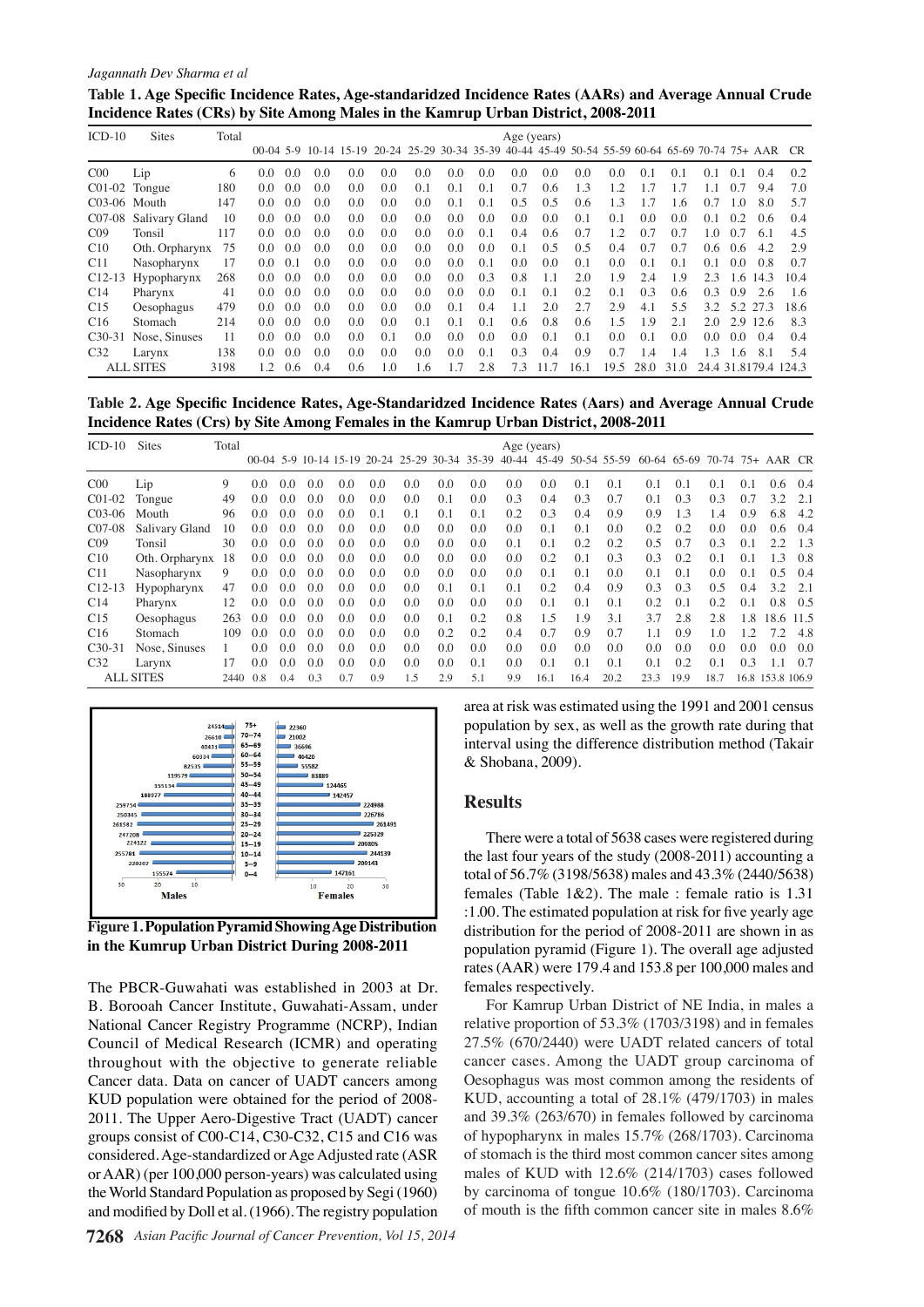(147/1703) followed by 8.1% (138/1703). In Females carcinoma of stomach is the second most common site with  $16.3\%$  (109/670) of cases among UADT cancers followed by carcinoma of mouth 14.3% (96/670) and carcinoma of tongue 7.3% (49/670). Carcinoma of hypopharynx was the fifth most common cancer site among females with 7.0% (47/670) cases.

Oesophagus was found to be the leading incidence site among UADT cancer groups for both male and female with age adjusted incidence rate (AAR) 27.3, 18.6 respectively. Carcinoma of Hypo pharynx was the second most occurring site among male with AAR 14.3 followed by Stomach AAR 12.6. Carcinoma of tongue is the fourth most leading site among males with AAR 9.4 followed by Larynx in males with AAR 8.1. In female the second most leading site among UADT cancers is Stomach with AAR 7.2 followed by carcinoma of Mouth AAR 6.8. The fourth leading site among females was carcinoma of tongue with AAR 3.2 followed by carcinoma of Tonsil in females with AAR 2.2, while carcinoma of lip and Salivary gland are the least common site in both males (AAR 0.4, 0.6) and females (AAR 0.6).

## **Discussion**

According to recent report of NCRP, 2013 the PBCRs in the North Eastern India have emerged as high incidence zones globally. As per the report in males 50.5% and 24.7% in female cancer cases were UADT groups of cancer. The UADT group of cancer in Kamrup Urban District is more than national figure of India accounting a total of 53.3% in males and 27.5% in females.

Carcinoma of oesophagus is the top leading cancer site both for males and females among North Eastern regions of India. Esophageal cancer ranks as the sixth most common cancer among males and ninth most common cancer among females globally (Kumar et al., 2006). In East Khasi Hills it was observed that 323 (34.2%) out of total 944 in male cases and in female 140 (24.9%) out of total 563 female cancer cases were Oesophagus cancer cases for 2010-2011 period (NCRP 2013). While for the period of 2008 to 2011 in Kamrup Urban Distrcit is it observed that 479 (15%) out of total 3198 male cases for all sites and in female 263 (10.8%) out of total 2440 reported cases were of Oesophagus cancer. For the study period 2008-2011 in kamrup Urban District also observed that the incidence pattern of oesophagus cancer for both male & female (AAR 27.3, 18.6) is much higher compared to most of the national regions and only lower some PBCRs of North East India followed as East Khasi Hills (AAR 71.4, 30.2) and Meghalaya (AAR 46.2, 19.8). The high incidence of carcinoma of oesophagus may be due to the dietry habits, high amount of smoking, tobacco consumption and may be due to some of ethnic food habits like kolakhar as found one of the risk factors associated with it (Phukan et al., 2001; Rai et al., 2012; Sharma et al., 2014).

Carcinoma of Hypopharynx is continuously increasing in both males and females of North Eastern region of India. An estimated of total 19397 number of hypopharynx cancer cases was reported in 2010 while estimated

projection is 22568 number of cases by 2020 (Takair et al., 2011). For Kamrup Urban District a total of 315 cases reported for the period of 2008-2011 accounting a total of 8.4% (268/3198) male cases and 1.93% (47/2440) numbers of female cases. The Age Adjusted Rate (AAR) in males was found as AAR 14.3 and in females AAR 3.2. As the observed Age Adjusted Rate (AAR) compared with NCRP report 2009-2011 (NCRP 2013) it is observed that in males KUD secures the third most carcinoma of hypopharynx prone area nationally while among females remains the top most hypopharynx prone area nationally. The rate of high incidence of oesophagus cancer may be due to habits of chewing of betel nut and tobacco consumption (Sharma et al., 2013).

Carcinoma of stomach is the third most common UADT group of cancers in males while second most among females of KUD. A total of 323 numbers of total cases with  $6.7\%$  (214/3198) in males and 4.47% (109/2440) in females were stomach cancers to total cancers of KUD region. The AAR is observed as 12.6 and 7.2 for male & female respectively. Stomach cancer is more prevalent among North Eastern state in both males and females, Aizwal District as well as whole Mizoram state are the top leading regions around the world after some regions of Japan. The high incidence may be due to some of the unconventional food habits like smoked meat, smoked fish and also the habit of consumption of rice beer along with the smoked meat and fish and also studied have shown that genetic modification like p53 codon 72 polmorpism with tobacco and dietry habits influence the occurrences of stomach cancer in these region (Krishnatreya et al., 2014; Malakar et al., 2014).

The fourth most common cancer in both males & females carcinoma of tongue of UADT group of cancer. A total of 180 male cases and 49 female cases were reported during 2008-2011 period. The Age Adjusted Incidence Rate (AAR) for male and female were calculated as AAR 9.4 and 3.2 respectively. The carcinoma of tongue is at high among both males and females of this region, In comparison to national scenario with the NCRP report (2013) observed that KUD is the top most tongue cancer prone area among female nationally, while second most amongst males.

Carcinoma of mouth is the fifth common most site among males and third most among females with AAR 8.0 and 6.8 respectively. A total of 229 cases comprised of 180 males and 49 number of females were reported for 2008-2011 study period. Chewing of betel nut with or with-out tobacco, smoking are some of the common causes of mouth & tongue cancer (Tarakanti et al., 2013; Mishra et al., 2014).

As from the study it is revealed that more than half of the cancer cases in males i.e. 53.3% and 27.5% among female were the UADT group of cancers to the total reported cancers for the period 2008-2011. As these cancers are mostly associated with risk factors like tobacco, betel nut, smoking, ethnic food & dietry habits (as for example kolakhar risk factor of oesophagus cancer, tuibur, mozail etc. risk factor of stomach cancer), So this UADT group of cancers are preventable with adequate knowledge of risk factor association so a broad range of